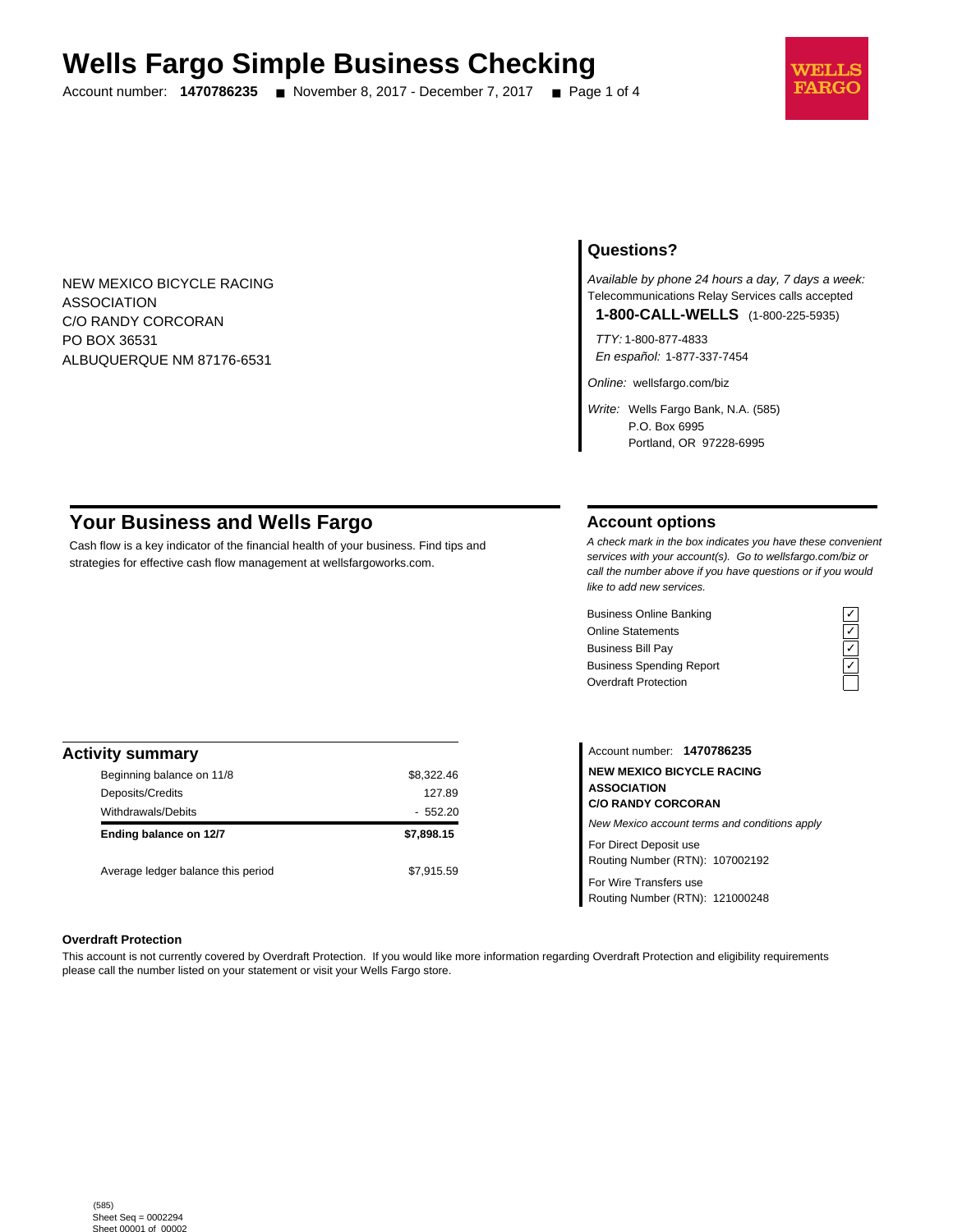

# **Transaction history**

l

| Date          | Check                  | Number Description                       | Deposits/<br>Credits | Withdrawals/<br><b>Debits</b> | Ending daily<br>balance |
|---------------|------------------------|------------------------------------------|----------------------|-------------------------------|-------------------------|
| 11/10         |                        | 1363 Check                               |                      | 263.70                        |                         |
| 11/10         |                        | 1362 Check                               |                      | 288.50                        | 7,770.26                |
| 11/15         |                        | Mobile Deposit: Ref Number: 307150165112 | 83.00                |                               | 7,853.26                |
| 11/29         |                        | Check Printing Charge Debit - Reversal   | 44.89                |                               | 7,898.15                |
|               | Ending balance on 12/7 |                                          |                      |                               | 7,898.15                |
| <b>Totals</b> |                        |                                          | \$127.89             | \$552.20                      |                         |

The Ending Daily Balance does not reflect any pending withdrawals or holds on deposited funds that may have been outstanding on your account when your transactions posted. If you had insufficient available funds when a transaction posted, fees may have been assessed.

#### **Summary of checks written** (checks listed are also displayed in the preceding Transaction history)

| Number | Date          | mount  | Number | Date | mount  |
|--------|---------------|--------|--------|------|--------|
| 1362   | . $11r$<br>19 | 288.50 | 363    | 1/10 | 263.70 |

#### **Monthly service fee summary**

For a complete list of fees and detailed account information, see the Wells Fargo Account Fee and Information Schedule and Account Agreement applicable to your account (EasyPay Card Terms and Conditions for prepaid cards) or talk to a banker. Go to wellsfargo.com/feefaq for a link to these documents, and answers to common monthly service fee questions.

| Fee period 11/08/2017 - 12/07/2017                                           | Standard monthly service fee \$10.00 | You paid \$0.00             |
|------------------------------------------------------------------------------|--------------------------------------|-----------------------------|
| How to avoid the monthly service fee                                         | Minimum required                     | This fee period             |
| Have any ONE of the following account requirements<br>Average ledger balance | \$500.00                             | $$7.916.00$ $\triangledown$ |
| C1/C1                                                                        |                                      |                             |

### **Account transaction fees summary**

|                              |            | Units    | Excess | Service charge per | Total service |
|------------------------------|------------|----------|--------|--------------------|---------------|
| Service charge description   | Units used | included | units  | excess units (\$)  | charge $(\$)$ |
| Cash Deposited (\$)          |            | 3.000    |        | 0.0030             | 0.00          |
| Transactions                 |            | 50       |        | 0.50               | 0.00          |
| <b>Total service charges</b> |            |          |        |                    | \$0.00        |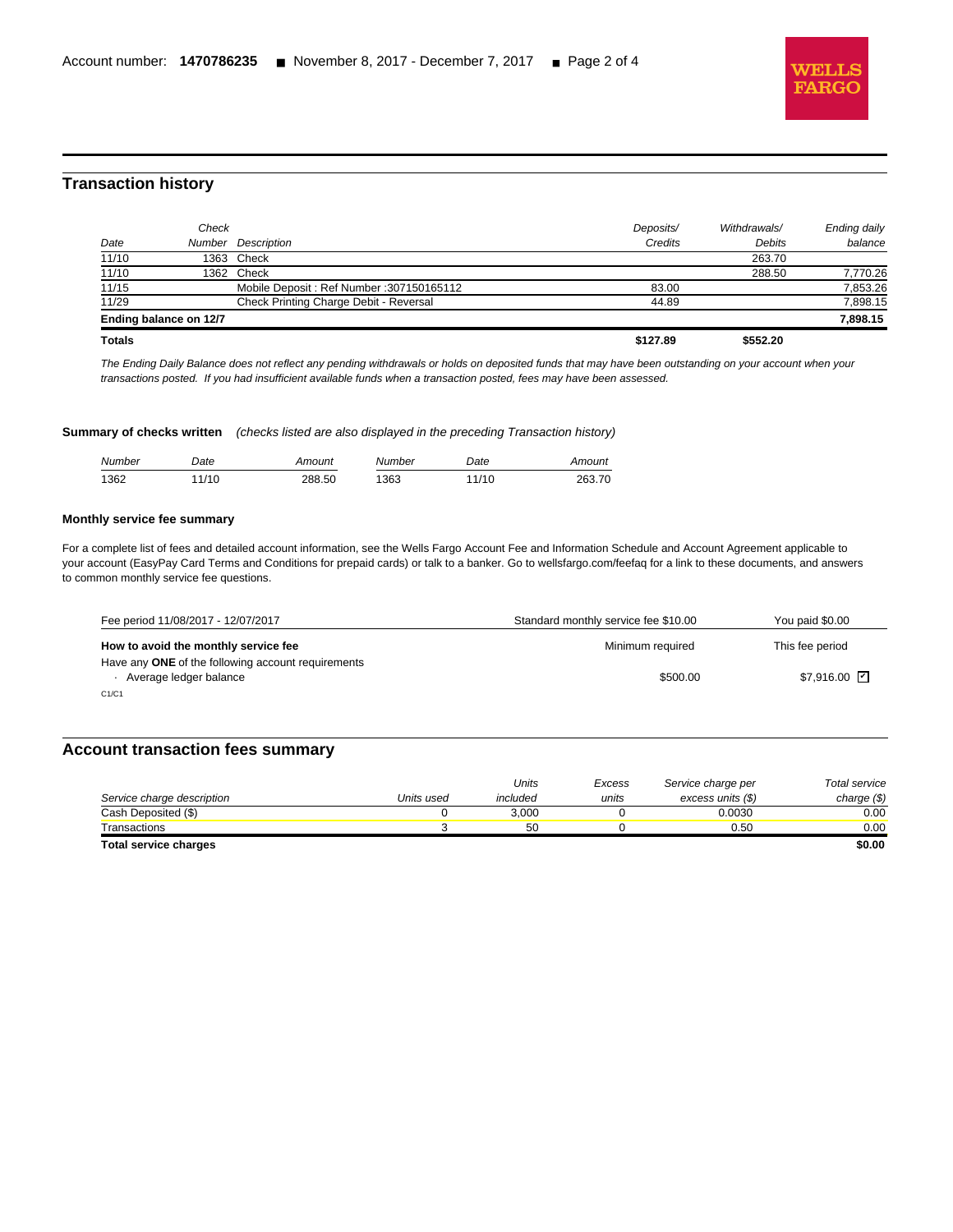

# **IMPORTANT ACCOUNT INFORMATION**

l

If you currently receive online statements, starting in March, we will consider your statement delivered to you when it has been posted to wellsfargo.com. Your online account statement will be made available through Wells Fargo Online® Banking 24 - 48 hours after the end of your statement period. We will continue to notify you when your statement becomes available via the email address you provided. If you receive paper statements, we will continue to send your statements through U.S. Mail.

If you would like to change your delivery preference, sign on at wellsfargo.com or the Wells Fargo mobile app and go to Update Contact Information or call us at 1-800-956-4442, 24 hours a day, 7 days a week.